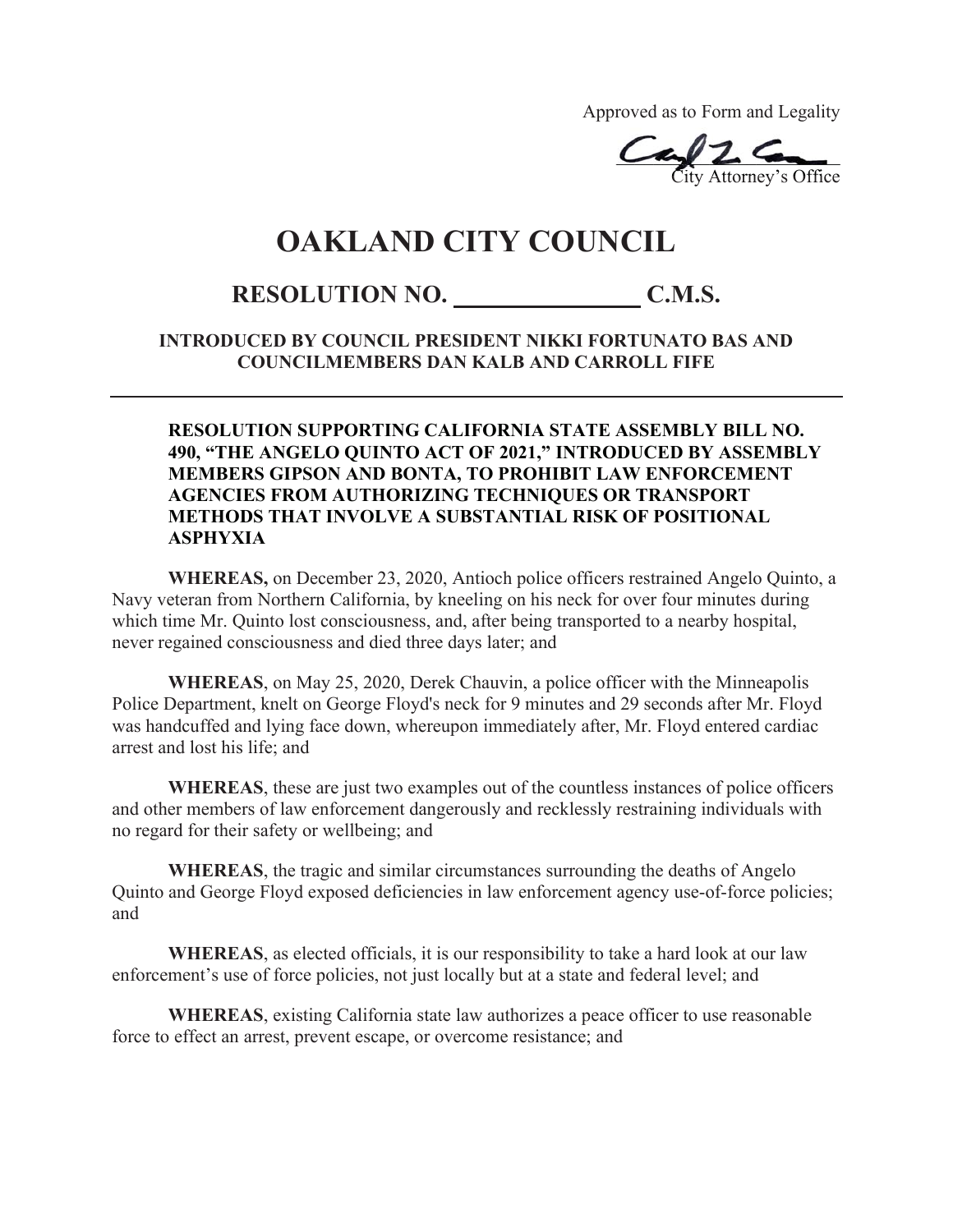**WHEREAS**, existing California state law prohibits a law enforcement agency from authorizing the use of a carotid restraint or a choke hold, but does not specifically prohibit a law enforcement agency from authorizing techniques or transport methods that involve a substantial risk of positional asphyxia; and

**WHEREAS**, positional asphyxia means situating a person in a manner that compresses their airway and reduces the likelihood that they will be able to breathe normally; and

**WHEREAS**, positional asphyxia includes, without limitation, the use of any physical restraint technique, device, or position that causes a person's respiratory airway to be compressed or impairs the person's breathing or respiratory capacity, including any technique in which pressure or body weight is unreasonably applied against a restrained person's neck, torso, or back, or positioning a restrained person in a prone or supine position without proper monitoring for signs of asphyxia; and

**WHEREAS**, in-custody death is one of the great tragedies in law enforcement, and one of the most common causes is positional asphyxia; and

**WHEREAS**, California Assembly Bill No. 490 ("AB 490") will create a uniform statewide policy to prohibit a law enforcement agency from authorizing techniques or transport methods that involve a substantial risk of positional asphyxia; and

**WHEREAS**, AB 490 is supported by the American Civil Liberties Union ("ACLU") of California, the National Action Network, and the Consumer Attorneys of California; now, therefore, be it

**RESOLVED**: That the Oakland City Council hereby supports California Assembly Bill No. 490, "The Angelo Quinto Act of 2021," and urges the California State Legislature to pass this bill in order to keep our communities safe from police violence; and, be it